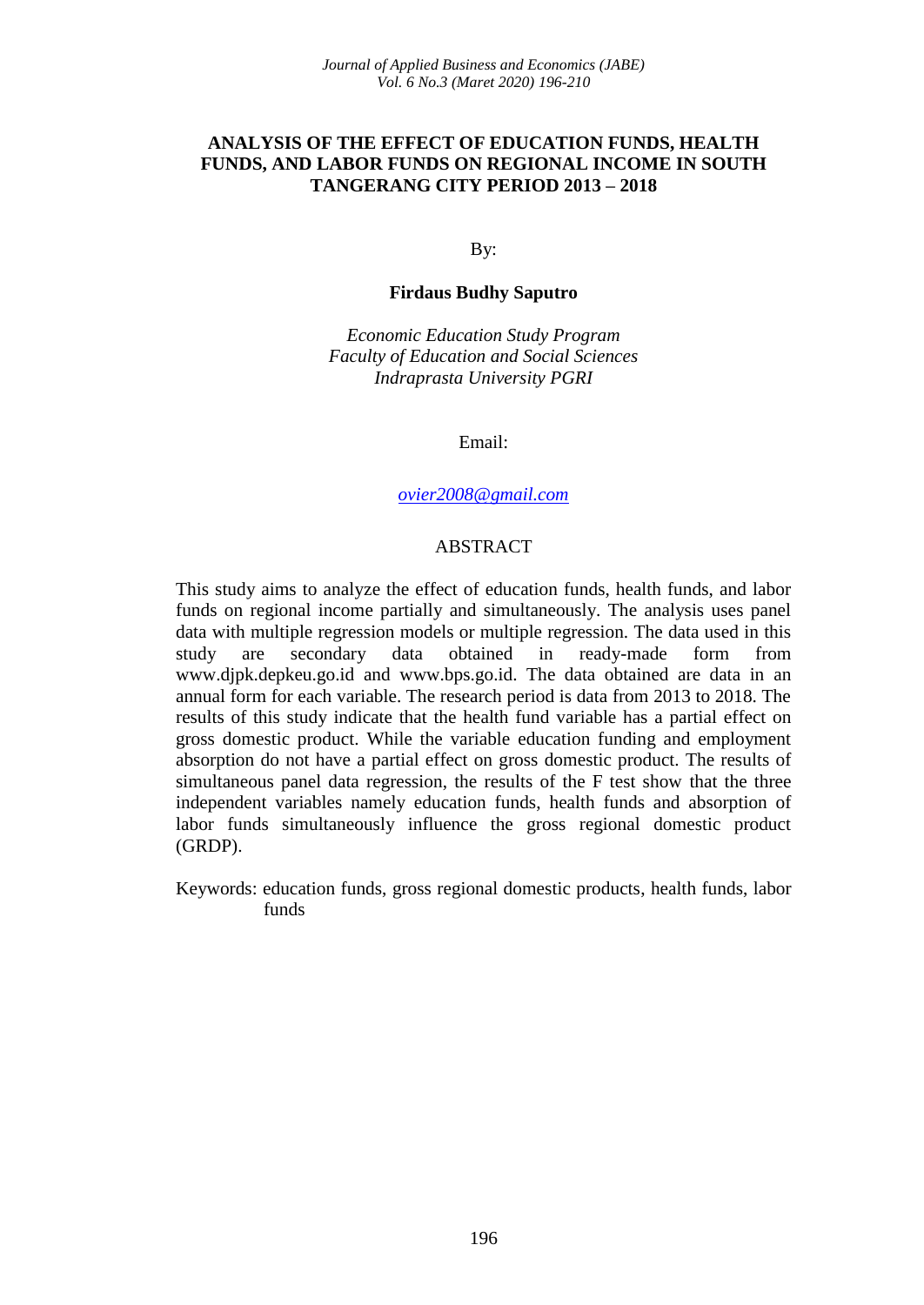# **A. INTRODUCTION**

One measure of economic growth is national income. A country's national income can show how much overall economic activity. The concept of national income is the measure most often used as an indicator of economic growth but is not the only indicator of economic growth. Economic growth is an increase in the total output of an economy. If output grows faster than population, output per capita increases and living standards rise (Case dan Fair, 2015:27).

To increase the gross regional domestic product (GRDP) of an area needs to know what factors can influence it. One factor is education, in economic development education is seen as an investment in human capital. With this investment, it is expected to obtain benefits, including income derived from participation in the labor market. Only education can find ways and methods of economic development and only with the results of education, people will be able to care for their economy. On the other hand, people also argue that economic growth can be the cause of educational growth because economic growth requires educated people. (Abdullah, 2016: 12)

Other factors that can influence gross regional domestic product (GRDP) are the level of public health, high economic growth or increased income can have no meaning if there is no access to basic needs, if those basic needs are health services, educational services, government administration services, high economic growth or increased income can have no meaning if people do not have access to health services.

Human resource development can be done by improving the quality of human capital. Human capital can refer to education, but it can also be used to explain other types of human investment, investment that leads to a healthy population, namely health. (Mankiw, 2012: 15). Education and health are fundamental development goals in an area. Health is the core of well-being, and education is essential to achieving a decent life. Education has an important role in shaping the ability of a developing country to absorb modern technology and to develop the capacity to create sustainable growth and development (Todaro, 2012: 20).

Allocation of government budgets for education and health is the most important part of budget policy, this policy is related to the government's role as a provider of public goods. The impact of externalities from budget allocation policies for these two fields is certainly expected to affect increasing the ability of human capital to drive economic growth. Education expenditure budget consists of expenses for implementing lessons, for school administration, maintenance of school facilities and infrastructure, school staff welfare, administration, educational technical guidance and data collection (Sudjana, 2017: 289).

Government expenditure has a very strategic position in increasing the rate of economic growth. The government through policy instruments can save the situation when the economy experiences sluggishness due to the economic recession. A country must have a government that functions as a buffer for economic and political turmoil both from within the country and abroad. Shock absorbers in the sense of being able to stabilize the situation become more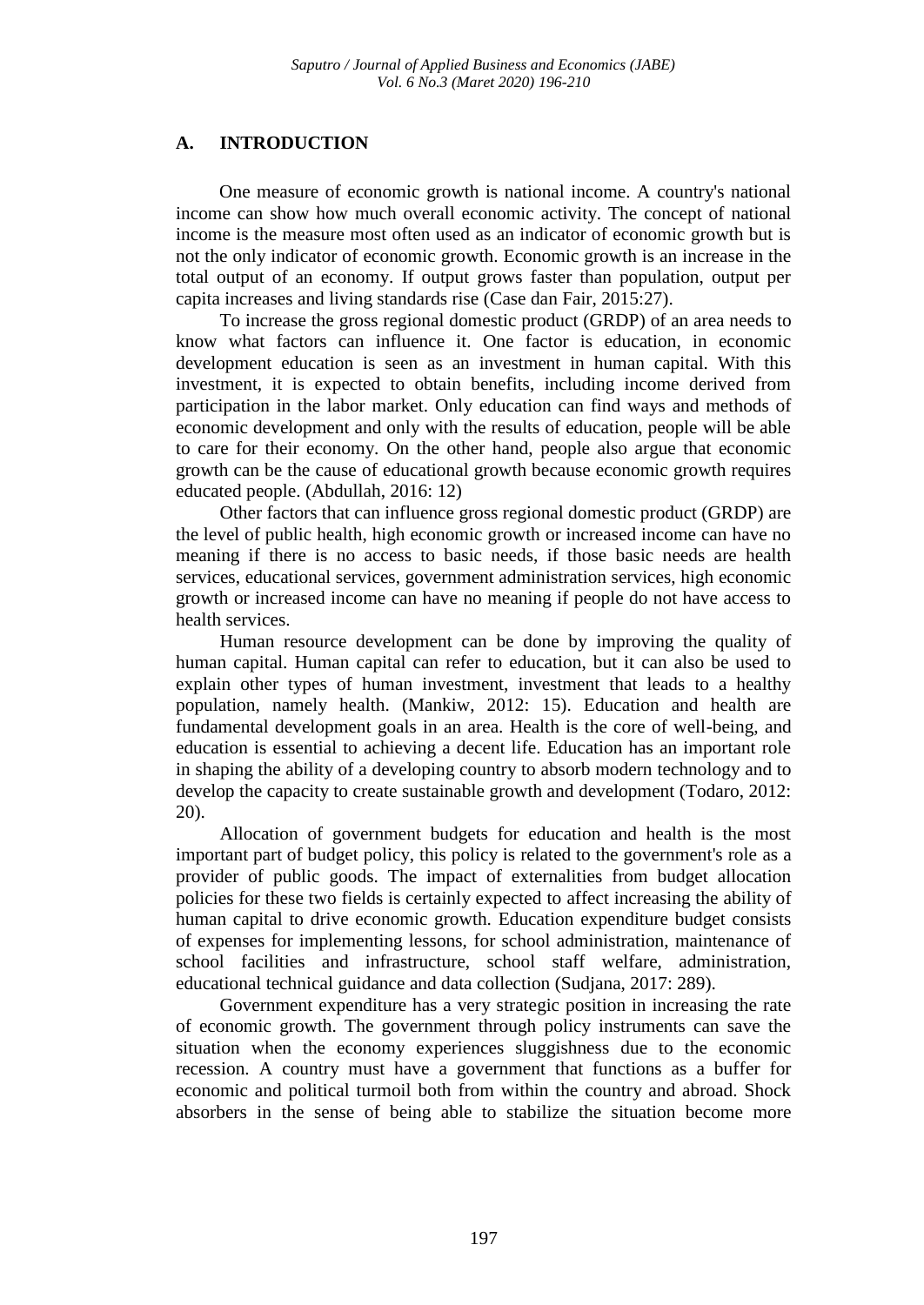conducive through various policies. The government is a very important actor in a country's economy. An economic activity will be optimal if there are government activities in it. The government can be a perpetrator of economic activities that spur production and consumption. Private parties usually allocate their resources through market mechanisms, if the market system is really efficient in allocating resources, then the role of government is limited, one of which is when there is a failure in the private market. (Samuelson and Nordhaus, 2012: 23).

There are four factors as sources of economic growth. These factors are (1) human resources, (2) natural resources, (3) capital formation, and (4) technology. (Samuelson and Nordhaus, 2012: 22). Government expenditure plays a role in capital formation through government expenditure in various fields such as facilities and infrastructure. The formation of capital in the field of facilities and infrastructure generally becomes social overhead capital (SOC) which is very important in economic growth. This SOC is very important because the private sector will not want to provide various public facilities, but without this public facility the private sector is not interested in investing. Economic growth and income growth will be driven up by the availability of various public facilities.

Another factor that is capable of influencing gross regional domestic product is labor. In Law 13 of 2003, every person who can do work that produces goods or services, both to meet their own needs and for the community is called labor (Agusmidah, 2012: 6).

## **B. LITERATURE REVIEW**

#### **Government Fund Theory**

Development Model About Development of Government Expenditures. This model was developed by Rostow and Musgrave which links the development of government spending with the stages of economic development which are distinguished between the initial, intermediate, and advanced stages. In the initial stages of economic development, the percentage of government investment to total large investment, because at this stage the government must provide infrastructure, such as education, health, transportation infrastructure, and so on. In the intermediate stage of economic development, government investment is still needed to increase economic growth so that it can take off, but at this stage, the role of private investment has been increasingly enlarged. At a further economic level, Rostow said in Mangkoesoebroto (2012: 170), that economic development of government activities shifted from providing infrastructure to expenditures for social activities such as old age welfare programs, public health service programs, and so on.

Wagner's theory of the development of government spending is called the Wagner law of increased government activity. This theory suggests the development of government spending which is increasing in percentage against the GNP, where this theory is based on observations in European countries, the US, and Japan in the  $19^{th}$  century (Mangkoesoebroto, 2012: 167). Wagner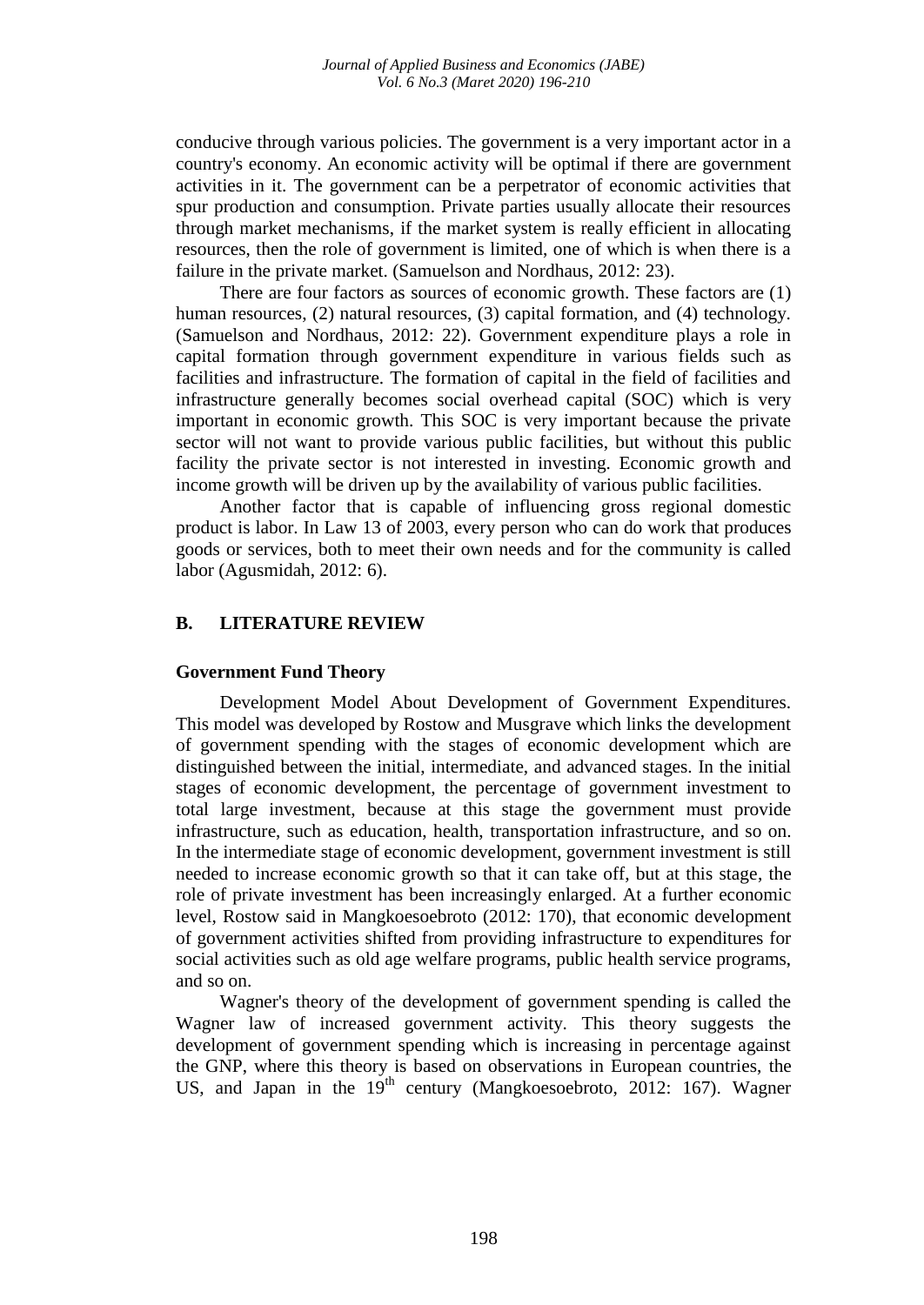expressed his opinion in the form of a Wagner law, as follows: In an economy, if per capita income rises, government spending will increase in relative terms.

The budget used to carry out government activities, one of which is development spending in various sectors. Development carried out by the government is planned in the formulation of the budget that will be used in the implementation of development, because the budget is a very important variable in community development. The allocation of government funds in the budget (budget) which acts as a means of regulating the order of development priorities by considering the objectives to be achieved. therefore, development efforts must always be based on Pancasila, the 1945 Constitution, and the Development Trilogy. (Suparmoko, 2013:49).

Government spending can be assessed in various ways divided into four classifications as follows, (Suparmoko, 2013:12):

- a. Government expenditure is an investment to increase strength and economic resilience in the future.
- b. Government expenditure directly provides welfare for the community.
- c. Government expenditure is future expenditure.
- d. Government expenditure is a means of providing more employment opportunities and wider distribution of purchasing power.

Seeing the development of government activities from year to year, the role of government tends to increase. The increase in government activity is due to several factors because:

- 1) An increase in the level of community income, then the needs of the community also increase. This has resulted in increased government activities to meet the needs of the community, such as the need for public transportation, education, and health infrastructure.
- 2) Population development. This requires an increase in government activities to keep pace with the development of the population in meeting the needs of the population.
- 3) Economic development also requires a large role for the government to fill economic activities.

## **Government Funds for Education**

Development spending on the development sector can be allocated to provide educational infrastructure and provide educational services to the entire population equally. The education budget of 20% (percent) is a form of government realization to improve education. Investment in terms of education is necessary, the government must be able to build a means and a good education system. The budget allocation for government expenditure on education is a tangible manifestation of investment to increase community productivity.

Development in education implies that human life will be more quality. Concerning the economy in general (national) the higher the quality of life of a nation, the higher the level of growth and welfare of the nation. The higher the quality of life/investment of high-quality human resources will also have implications for the level of national economic growth. (Setiawan, 2016: 12)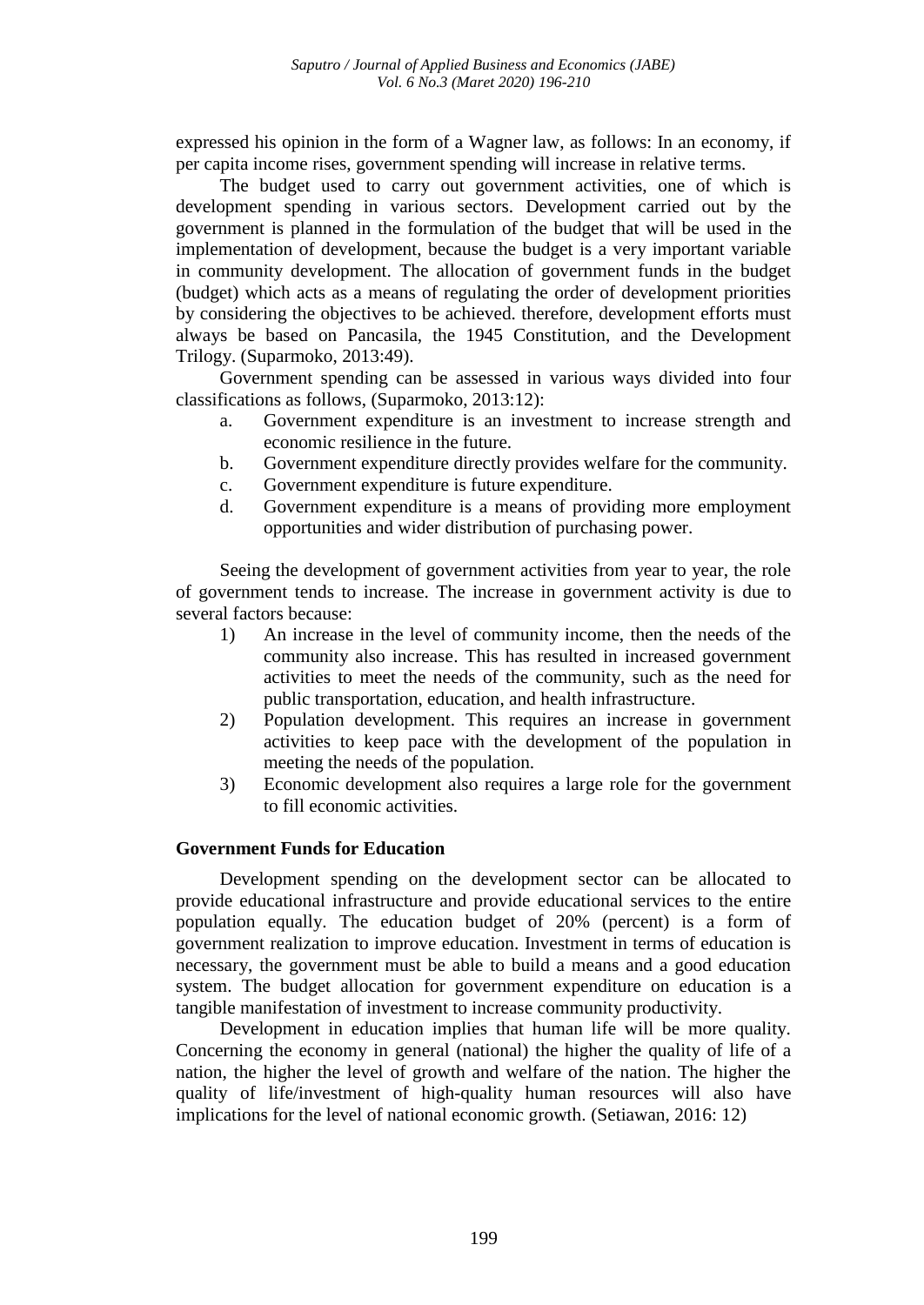Continuous learning is indeed necessary, but people can learn from experience without receiving formal teaching. If there is transportation, by itself many farmers will travel to visit cities. As a result, new knowledge and ideas will be obtained. So, people can learn without formal facilities for education. The existence of formal facilities can accelerate the learning process (Hanafie, 2012: 16).

Inadequate education and not being developed continuously will certainly make a nation not ready to compete with other nations. Although difficult to record in statistical documents, expanding opportunities for schooling at all levels has driven economic growth aggressively through (Todaro and Smith, 2012: 47):

- a. The creation of a more productive workforce due to better knowledge and skills.
- b. Availability of wider employment opportunities.
- c. Creation of an educated leadership group to fill vacancies in a business unit or institution.
- d. The creation of various education and training programs to foster modern attitudes.

## **Government Funds for Health**

The level of public health can be seen based on the quality and services provided by the government for public health. Patients/communities see quality health services as a health service that can meet the needs that are felt and organized in a manner that is polite and polite, timely, responsive and able to cure complaints and prevent the development or spread of disease (Pohan, 2016: 13). To realize the level of public health, it is necessary to have a budget that becomes expenditure for a city through tax collection for the community. The choice of tax type becomes very important in efforts to improve tax compliance. Fluctuations in tax compliance will affect the acquisition of tax revenue and subsequently will have an impact on local government spending which will ultimately have an impact on economic growth (Simanjuntak, 2012: 198).

## **Employment**

Based on Law No. 13 of 2003 Chapter 1 article 1 Paragraph 2 which states that someone who can do a job to produce goods or services to meet their own needs or for the surrounding community. As a whole, the population in a government or state has two groups which are laborers and not laborers. Age determined by the Indonesian government aged 15-64 years. So everyone able or able to work is called labor.

Law 13 of 2003, every person who can do work that produces goods or services, both to meet their own needs and for the community is called labor (Agusmidah, 2012: 6). According to Payaman Simanjuntak, manpower is a resident who is or is currently working, is looking for work, and who is carrying out other activities, such as going to school and managing the household. The definition of labor and not labor according to him is determined by age or age.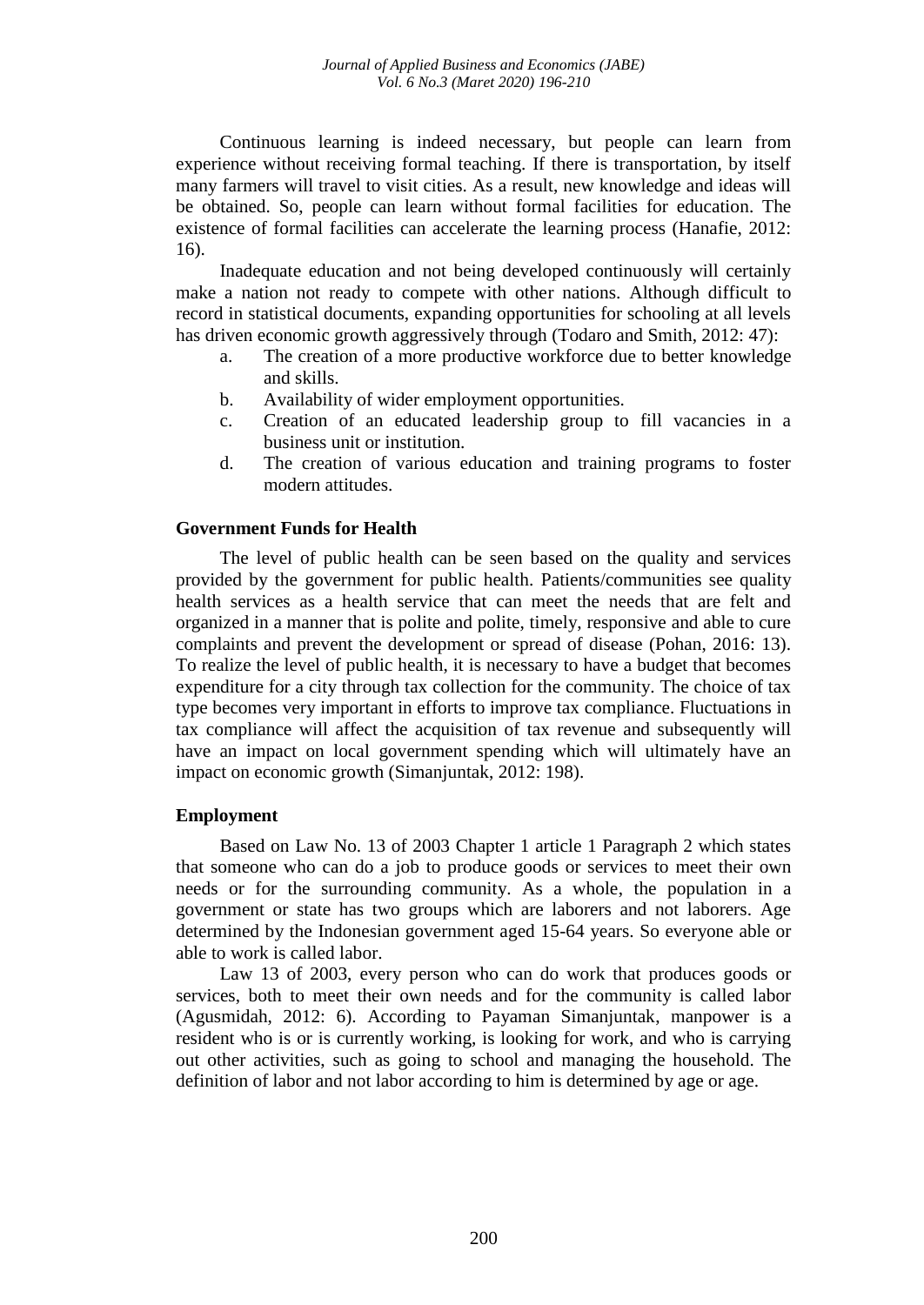Manpower is basically a population of working age (aged 15-64 years) or the total population in a country that can produce goods and services if there is demand for their labor, and if they want to participate in these activities (Mulyadi, 2012: 59). The labor market is not much different from the existing goods market in the classical view. There will be a balance between labor supply and labor demand, if the price of labor (wages) is flexible enough.

## **Gross Regional Domestic Product**

An important indicator to be able to know the economic conditions of a region in a certain period is to use Gross Regional Domestic Product (GRDP) data, which can use at current prices or constant prices. According to Sukirno (2016: 24), economic growth is an increase in output per capita, in the long run, the emphasis is on three aspects namely process, output per capita, and long term. Economic growth is a process, not just a brief economic picture. Regional development and sectoral development must be carried out in a line so that sectoral development in the regions can run according to regional potentials and priorities. Gross Regional Domestic Product (GRDP) is the amount of added value generated for all business areas and services in an area applying the amount the entire value of final goods and services produced by all economic units. GRDP itself can be interpreted as the amount of added value generated by all business units or is the total value of goods and services by all economic units in a region.

GRDP is calculated based on current prices and at constant prices. GRDP at current prices (nominal) or At current nominal prices which shows the ability of economic resources in a region to produce output in a period that is valued at current prices. GRDP at current prices is used to see the structure of the economy or the role of each sector and the picture of the economy in the current year. GRDP based on constant prices or constant prices is used to see the economic growth of a region both overall and sectoral.

## **The Development of GRDP is Based on Several Factors**

Price Changes are increase/decrease in the economy caused by changes in prices that occur in the market. In general, these prices tend to increase so that regional income based on current prices from year to year always shows an increase.

Real Change Is an increase/decrease in the economy calculated based on real changes, meaning that prices are not included anymore. The common understanding used by economists is that income has been eliminated from the influence of inflation.

Regional income based on current prices that have been reduced by inflation is known as regional income at constant prices. This latter regional income is generally widely used by bureaucrats, researchers, and economists.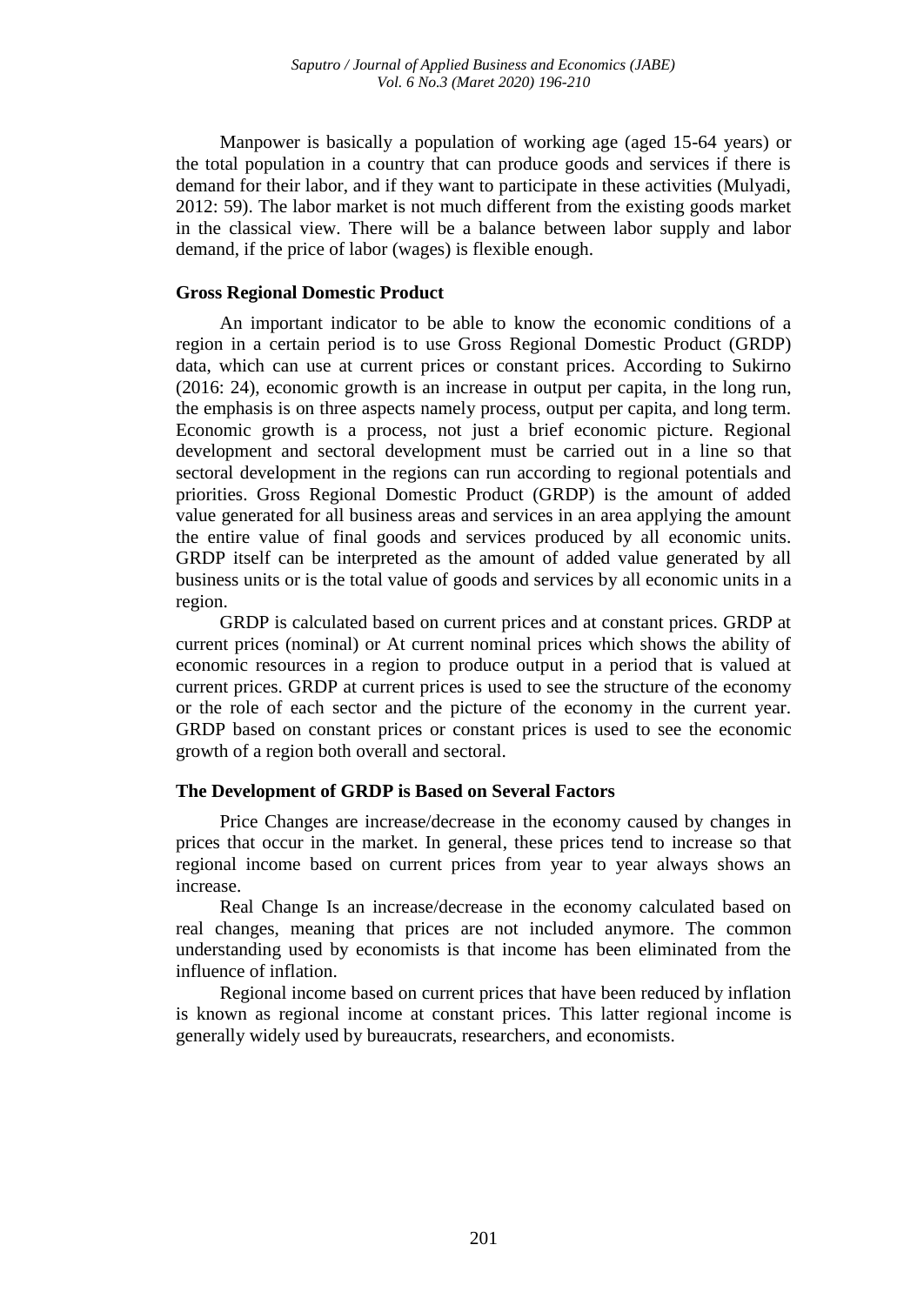# **Hypothesis**

The hypothesis is a temporary answer to the formulation of the research problem, where the research problem formulation has been stated in the form of sentence questions (Sugiyono, 2012: 25). The hypotheses in this study are:

- 1. It is suspected that local government spending on education funds has a partial effect on gross regional domestic product.
- 2. It is suspected that local government spending on health funds partially influences gross regional domestic product.
- 3. It is suspected that labor absorption partially influences gross regional domestic product.



## **Framework for Thinking**

Framework

## **C. RESEARCH METHODS**

The research conducted is an empirical study in which the researcher is directly involved in the research. This study was conducted to analyze how much influence the government education funds  $(X_1)$ , government health funds  $(X_2)$  and employment  $(X_3)$  on the gross regional domestic product  $(Y)$ .

In this study, samples are not needed. Because the entire research object can be reached by researchers. The population studied is government expenditure on education, health and employment absorption and gross regional domestic product in South Tangerang City in 2013 - 2018.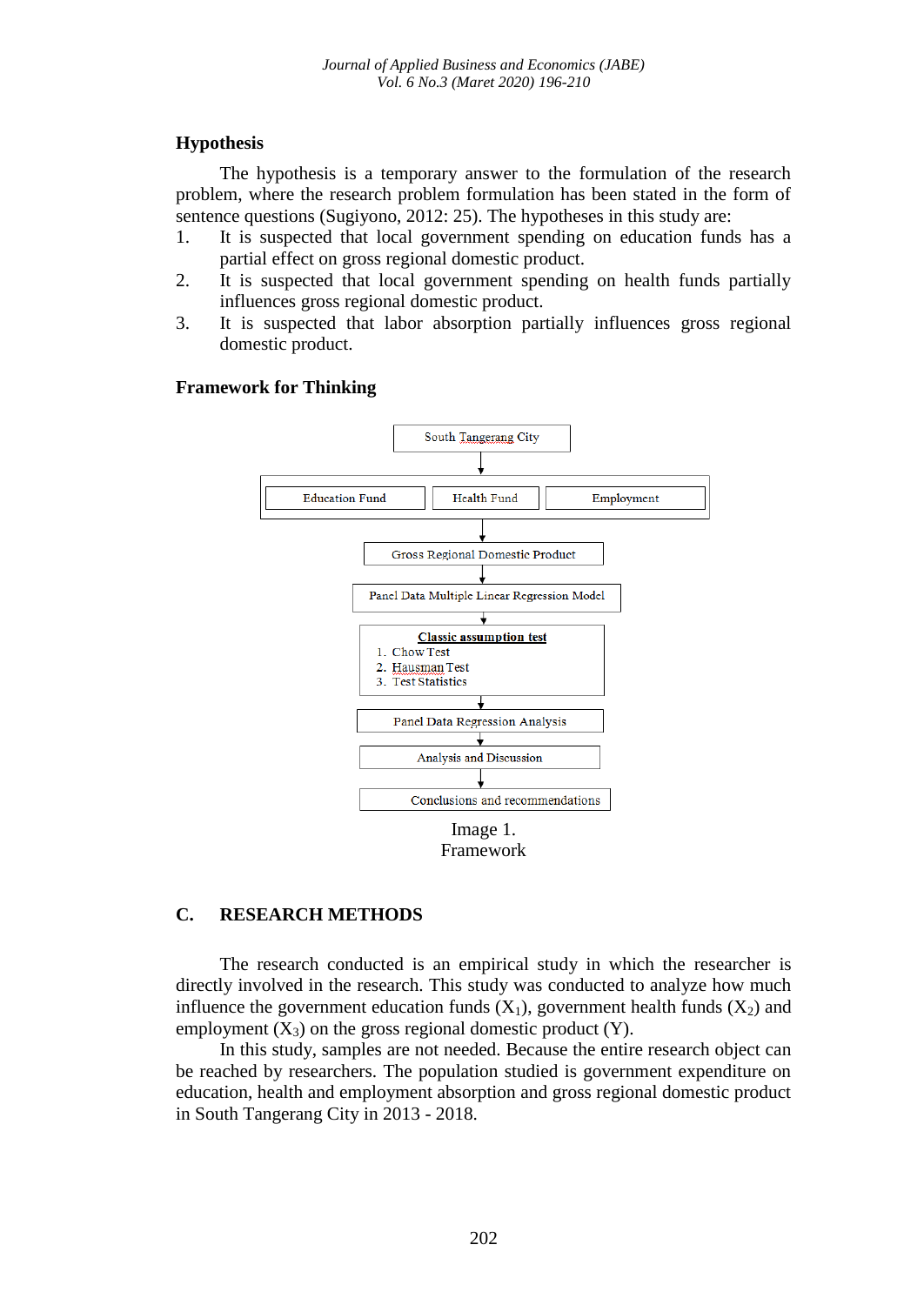The method used in this study uses panel data regression analysis to determine the effect of education funds, health funds and labor absorption on the gross regional domestic product (GRDP). The method used to analyze this research is quantitative data using multiple regression analysis models, with some testing data from BPS Kota Tangerang Selatan. Variables consisting of dependent variables (Y) and independent variables (X). The dependent variable consists of one variable, namely gross regional domestic product (GRDP) and the independent variable consisting of education funds, health funds, and employment. From these variables, an analysis will be examined whether the influence of variable X on the Y variable in the regression analysis. The analysis will use analysis tools in the form of a software Eviews 9.0.

The data analysis model used in this study is multiple linear analysis models using EViews 8.1 software. The multiple regression analysis models are used to measure the effect of more than one independent variable on the dependent variable. The test criteria performed are using the coefficient of determination test  $(R<sub>2</sub>)$ , a statistical test of partial regression coefficients (t-test) and F statistic testing.

- 1. Classical Assumption Test
	- a. Normality test

Data that is normally distributed is one of the assumptions in statistical analysis. This test uses E-Views software and uses two programs, namely histogram and Jarque-Bara Test

b. Multicollinity Test

Multicollinearity means there is a near perfect linear correlation between two independent variables. Multicollinearity test aims to test whether in the regression model that is formed there is a high or perfect correlation between independent variables or not. If in the regression model formed there is a high or perfect correlation between the independent variables, then the regression model is stated to contain multicollinear symptoms. (Suliyanto, 2011: 81)

c. Heteroscedasticity Test

There are several methods used to identify the presence or absence of heteroscedasticity, namely using the graph method, Park Test, Glejser Test, Spearman Correlation Test, Goldfield Quandt Test, Bruesch-Pagan-Godfrey Test and White Test (Winarno, 2009: 5.8).

d. Autocorrelation Test

Autocorrelation is the relationship between one observation residual and another observation residual. Autocorrelation is more likely to arise in time-coherent data, because by their very nature, current data is influenced by previous data. Autocorrelation also often occurs in data that is between objects (cross section). (Winarno, 2009: 26)

- 2. Coefficient of Determination  $(R^2)$
- 3. Significance Test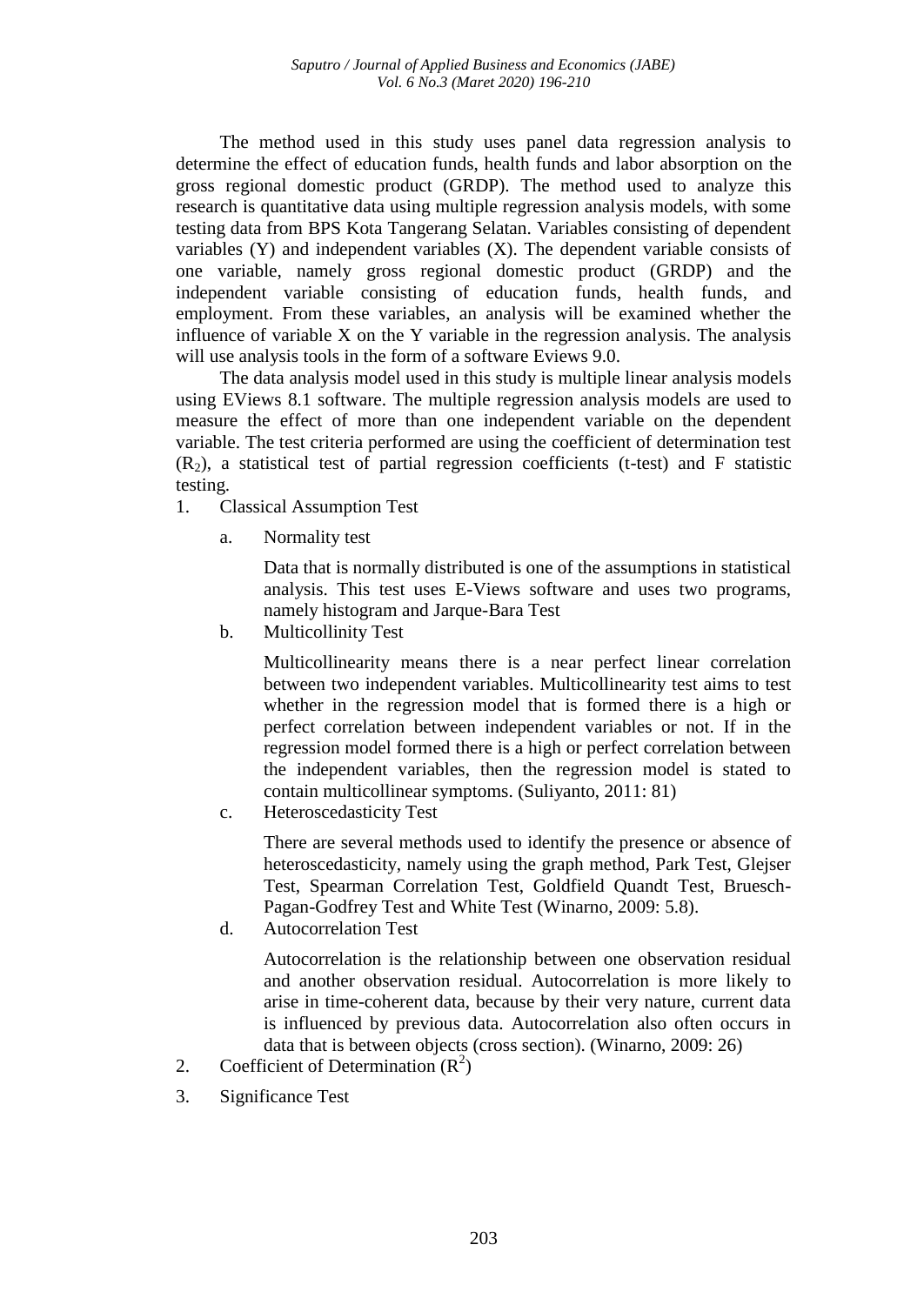#### **D. RESULTS AND DISCUSSION**

#### **Hypothesis test**

#### **a. Statistic test**

The following are the results of the fixed effect estimation model using the GLS approach.

## **Table 1. Results of Calculation of Panel Data Estimation for The GLS Method**

Dependent Variable: PDRB? Method: Pooled Least Squares Date: 09/26/19 Time: 13:45 Sample: 2013 2018 Included observations: 6 Cross-sections included: 7 Total pool (balanced) observations: 42

| Variable                              | Coefficient                  | Std. Error             | t-Statistic | Prob.      |
|---------------------------------------|------------------------------|------------------------|-------------|------------|
| $\mathcal{C}$                         | $2.01E+12$                   | $6.16E+11$             | 3.260966    | 0.0026     |
| DP?                                   | $-18.80265$                  | 1496.453               | $-0.012565$ | 0.9901     |
| DK?                                   | 3423.041                     | 1113.390               | 3.074431    | 0.0043     |
| PTK?                                  | $-18231694$                  | 29692377               | $-0.614019$ | 0.5435     |
| Fixed Effects (Cross)                 |                              |                        |             |            |
| CIPUTAT--C                            | $1.72E+12$                   |                        |             |            |
| CIPUTAT_TIMUR--C                      | $-1.78E+10$                  |                        |             |            |
| PAMULANG--C                           | $-1.03E+12$                  |                        |             |            |
| _PONDOK_AREN--C                       | $-5.33E+11$                  |                        |             |            |
| SERPONG--C                            | $-8.06E+11$                  |                        |             |            |
| _SERPONG_UTARA--C                     | $-5.72E+09$                  |                        |             |            |
| SETU--C                               | $6.65E+11$                   |                        |             |            |
|                                       | <b>Effects Specification</b> |                        |             |            |
| Cross-section fixed (dummy variables) |                              |                        |             |            |
| R-squared                             | 0.475389                     | Mean dependent var     |             | $2.89E+12$ |
| Adjusted R-squared                    | 0.327842                     | S.D. dependent var     |             | $1.45E+12$ |
| S.E. of regression                    | $1.19E+12$                   | Akaike info criterion  |             | 58.64671   |
| Sum squared resid                     | $4.51E + 25$                 | Schwarz criterion      |             | 59.06044   |
| Log-likelihood                        | $-1221.581$                  | Hannan-Quinn criteria. |             | 58.79836   |
| F-statistic                           | 3.221948                     | Durbin-Watson stat     |             | 2.305719   |
| Prob(F-statistic)                     | 0.006852                     |                        |             |            |

Source: Data processed, 2019

1) R-squared coefficient results (Determination coefficient)

Following the estimation model table above, the R-squared (R2) value obtained from the FEM estimation model of the GLS approach is 47%, which means, the variable education funds, health funds, and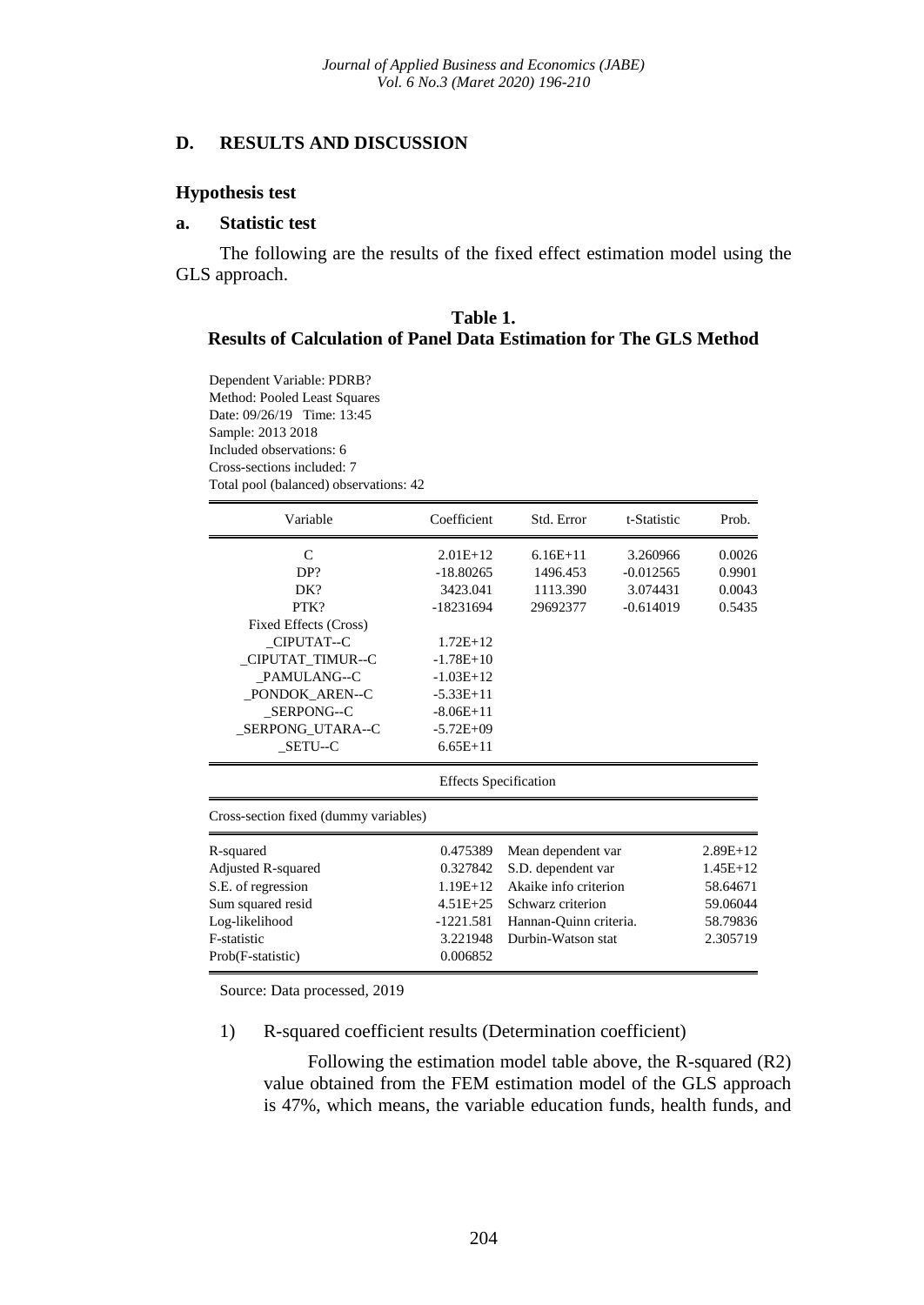employees can explain the variable gross regional domestic product (GRDP) of 47 %. It can be said that the 47% gross regional domestic product (PDRB) is influenced by education funds, health funds, and employment, the remaining 53% can be explained/influenced by other variables beyond the three variables.

## 2) F-statistic test (Simultaneous Significance / Model)

How to test F-statistics are as follows:

 $H<sub>0</sub>$ : The influence of variable x together on the variable y

 $H_1$ : There is no influence between variables x together on the y variable

In this study, the alpha value or significance was 5% (0.05), while the F-statistic probability value was 0.006852. It can be said that the F-statistic probability value is smaller than the alpha value, so it can be concluded that the model the researcher is using is good (it can simultaneously affect the variable y).

Education funds, health funds, and workforce absorption together have a positive and significant effect on gross regional domestic product in 2013 - 2018 The result is that the F-statistical probability value is smaller than 0.05, so the initial hypothesis of the researcher is accepted.

## 3) Test t-statistics (Probability t-statistics)

Following the GLS estimation model table, the variable education fund has a probability value of 0.9901, the effect produced by this variable is negative, as seen from the coefficient value of - 18.80265 which can be interpreted, if the education fund increases by 1 percent will cause the value Gross regional domestic product fell also by 18.8265 percent.

While for the health fund variable, it has an at-statistic probability value of 0.0043. The relationship that occurs is positive, because the coefficient of the variable health fund is 3423,041, which can be interpreted, if the health fund rises by one percent, it will cause an increase in the value of the gross regional domestic product of 3423,041 percent (assuming others are the same / ceteris paribus).

The last variable is the employment variable. The t-statistic probability value for this variable is 0.5435, the relationship is negative because the coefficient of this variable is -18231694. Where when there is an increase in labor absorption of one percent, it will cause the value of the gross regional domestic product to fall by 1823,1694 percent but not significantly.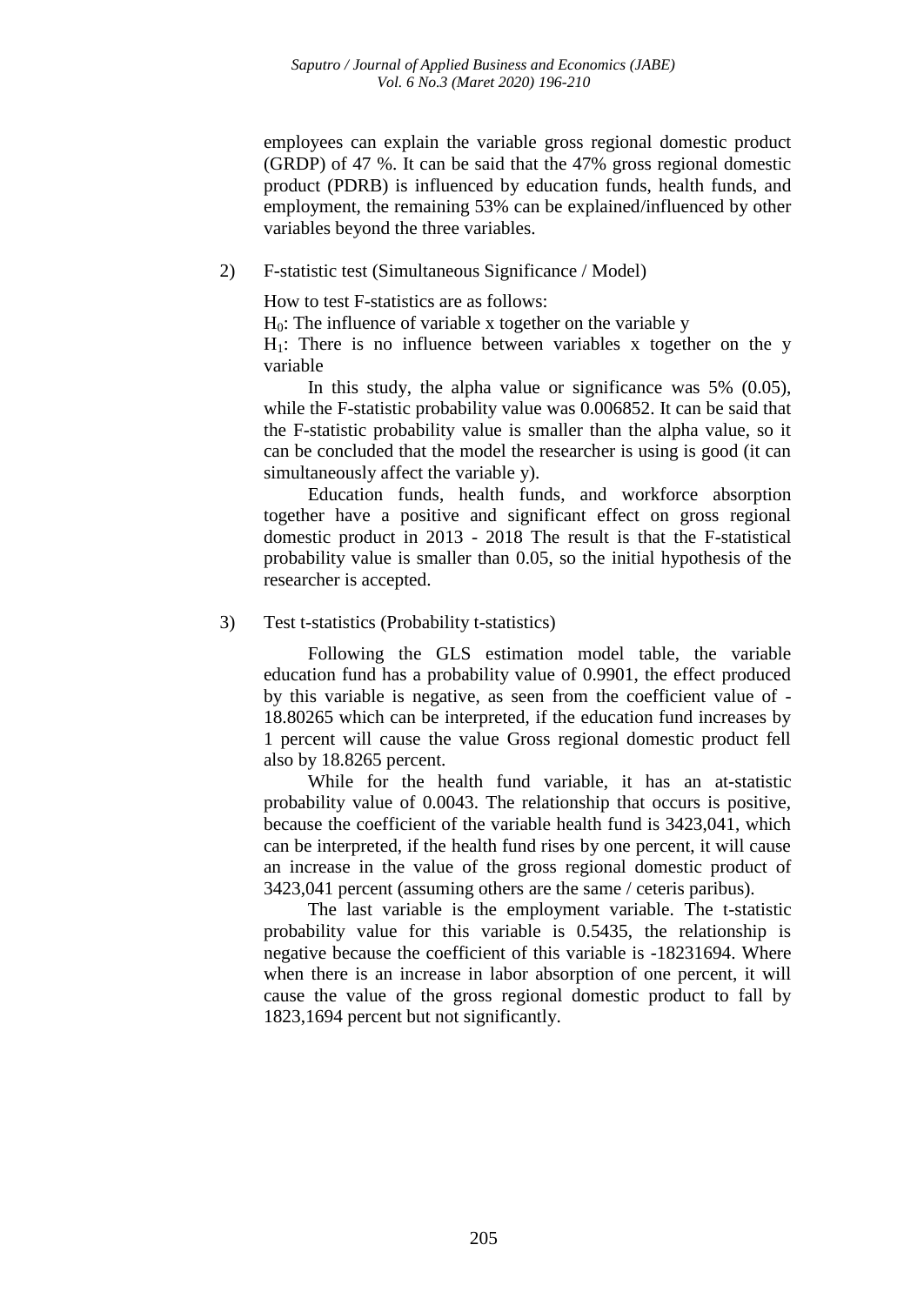#### **Model Analysis**

#### **a. Technical Analysis**

The following are the results of the panel data regression model analysis:

## **Table 2. Results of GLS Method Panel Data Interpretation**

Dependent Variable: PDRB? Method: Pooled Least Squares Date: 09/26/19 Time: 13:45 Sample: 2013 2018 Included observations: 6 Cross-sections included: 7 Total pool (balanced) observations: 42

| Variable                              | Coefficient                  | Std. Error             | t-Statistic | Prob.        |
|---------------------------------------|------------------------------|------------------------|-------------|--------------|
| $\mathcal{C}$                         | $2.01E+12$                   | $6.16E+11$             | 3.260966    | 0.0026       |
| DP?                                   | $-18.80265$                  | 1496.453               | $-0.012565$ | 0.9901       |
| DK?                                   | 3423.041                     | 1113.390               | 3.074431    | 0.0043       |
| PTK?                                  | -18231694                    | 29692377               | $-0.614019$ | 0.5435       |
| Fixed Effects (Cross)                 |                              |                        |             |              |
| CIPUTAT--C                            | $1.72E+12$                   |                        |             | $3.73E+12$   |
| _CIPUTAT_TIMUR--C                     | $-1.78E+10$                  |                        |             | $1.99E+12$   |
| PAMULANG--C                           | $-1.03E+12$                  |                        |             | $9.80E + 11$ |
| PONDOK AREN--C                        | $-5.33E+11$                  |                        |             | $1.48E+12$   |
| SERPONG--C                            | $-8.06E+11$                  |                        |             | $1.20E+12$   |
| _SERPONG_UTARA--C                     | $-5.72E+09$                  |                        |             | $2.00E+12$   |
| SETU--C                               | $6.65E+11$                   |                        |             | $2.68E+12$   |
|                                       | <b>Effects Specification</b> |                        |             |              |
| Cross-section fixed (dummy variables) |                              |                        |             |              |
| R-squared                             | 0.475389                     | Mean dependent var     |             | $2.89E+12$   |
| Adjusted R-squared                    | 0.327842                     | S.D. dependent var     |             | $1.45E+12$   |
| S.E. of regression                    | $1.19E+12$                   | Akaike info criterion  |             | 58.64671     |
| Sum squared resid                     | $4.51E + 25$                 | Schwarz criterion      |             | 59.06044     |
| Log-likelihood                        | $-1221.581$                  | Hannan-Quinn criteria. |             | 58.79836     |
| F-statistic                           | 3.221948                     | Durbin-Watson stat     |             | 2.305719     |
| Prob(F-statistic)                     | 0.006852                     |                        |             |              |

Source: Data processed, 2019

General functions (South Tangerang):

PDRB = 2,01E+12 – 18,80265\*LOGPEND + 3423,041\*LOGKES –18231694\*LOGPTK

- 1) When education funds increase by 1%, the value of GRDP will decrease by 18.80265%.
- 2) When the health fund increases by 1%, the GRDP value will increase by 3423,041%.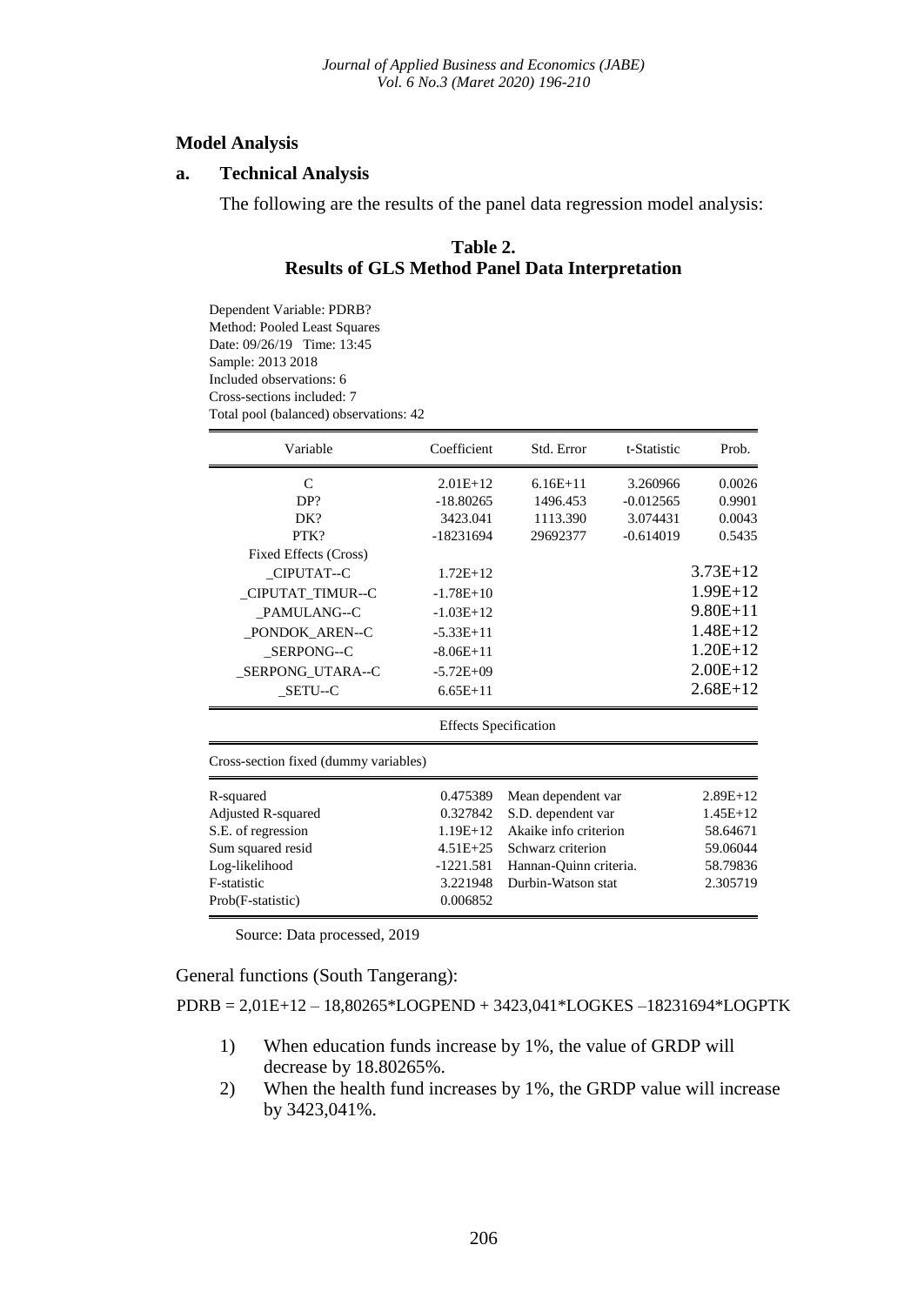- 3) When the absorption of labor rises by 1%, the value of the GRDP will decrease by 18231694%.
- 4) When there is no increase or decrease in education funds, health funds, and employment, the GRDP value will increase by  $2.01E + 12$ units.

## **Economic Analysis**

## **1. Education Fund**

According to the results of technical analysis, education funding has a negative and insignificant relationship, which means that each increase of one percent in the education sector will cause the gross regional domestic product to also be reduced by 18,80265 percent except for other conditions ceteris paribus (other conditions are fixed). When education funds go down by 1%, it will cause GRDP in South Tangerang City to increase by  $2.01E + 12$  index units ([0.01  $*$  - $18.80265$ ] + 2.01E + 12).

The negative relationship occurs due to education funds in the form of school operational assistance, assistance funds for underprivileged children, teacher allowance assistance can increase insight and knowledge and can make an individual longer to attend school (9-year compulsory education), where knowledge insight and length of schooling is one of the second dimensions of decent living GRDP However, the increase occurred only by  $2.01E + 12$  units if the education fund rose by 1%, where the average government education sector expenditure ranged from 10-60 Trillion from 2013-2018. Seeing this condition, it would be better if government spending in the education sector was increased and more closely monitored the policies of the education sector expenditure, for example, education guarantee assistance, more monitored the use process so that all individuals can fund all individuals to live properly according to the dimensions first GRDP. So that later when there is only a 1% increase in education sector spending can further increase the value of GRDP in South Tangerang City

## **2. Health Funds**

Following the results of technical analysis, health funds have a positive and significant relationship, which means that every one percent increase in the health sector will cause the gross regional domestic product to increase by 3423,041 percent except for other conditions ceteris paribus (the other conditions are fixed). When the health fund increases by 1%, it will cause the GRDP in South Tangerang City to increase by  $2.01E + 12$  index units ([0.01  $* + 3423.041$ ] +  $2.01E + 12$ ).

This positive relationship occurs because government spending in the health sector in the form of health insurance assistance, health insurance for pregnant and lactating women can make an individual live healthier and live longer according to the first decent living dimensions of the GRDP so that the quality of human resources represented by the GRDP value will increase. However, the increase occurred only by  $2.01E + 12$  index units if the health fund increased by 1%, where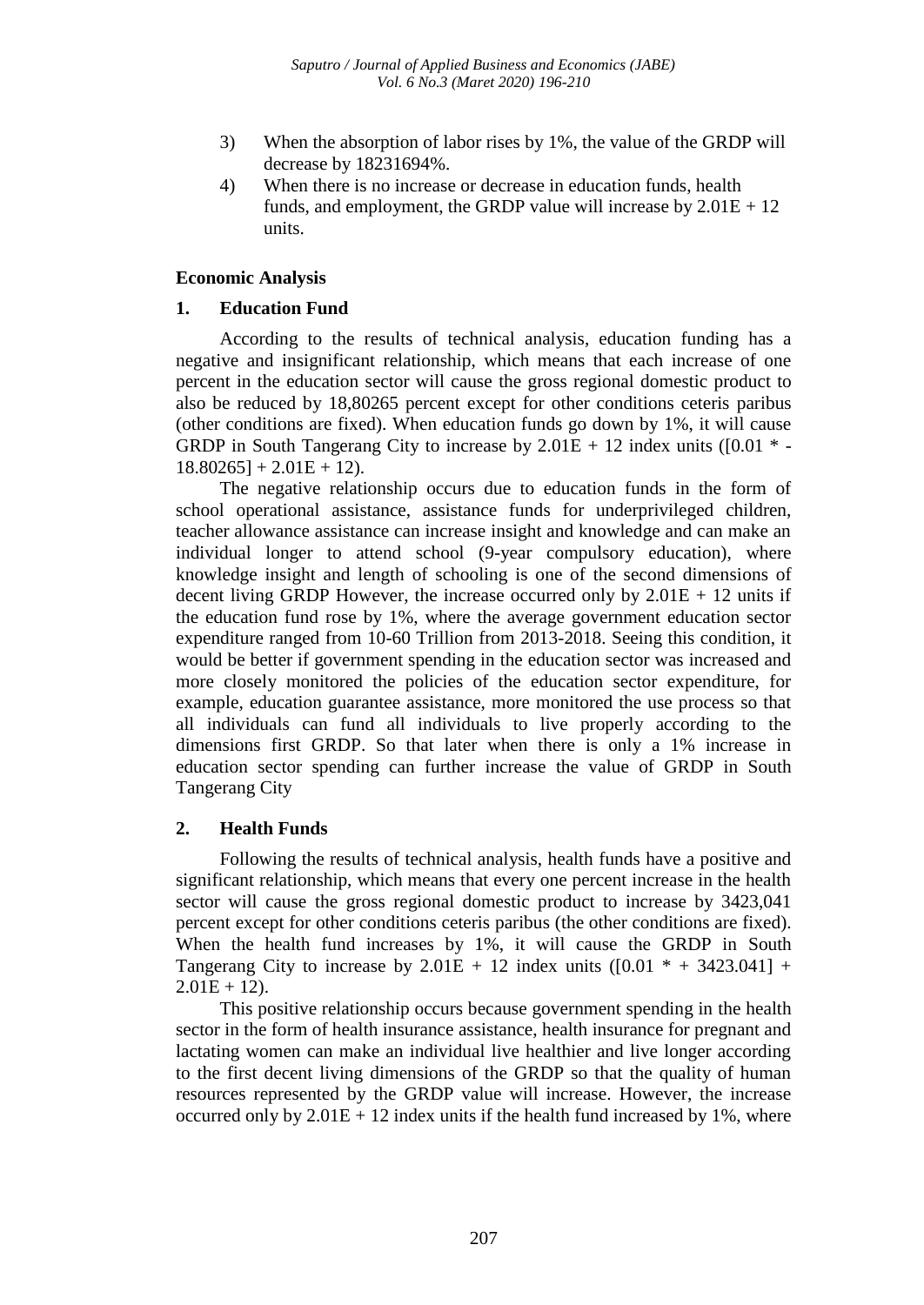the average government health sector spending ranged from 10 to 60 trillion from 2013 - 2018. Seeing this condition, it would be even better if health funds are improved and more closely monitored the running of policies from health funds, for example, health insurance assistance, more closely monitored the use process so that all individuals can access JKN more easily and all individuals can live properly according to the first dimension of the GRDP. So that later when there is only a 1% increase in health sector spending can further increase the value of GRDP in South Tangerang City.

## **3. Labor Absorption**

According to the results of technical analysis, employment absorption has a negative and insignificant relationship, which means that every one percent increase in the labor sector will cause gross regional domestic product to also be reduced by 1823,1694 percent with the exception of other conditions ceteris paribus (other conditions are fixed). When Manpower Absorption funds decrease by 1%, it will cause GRDP in South Tangerang City to increase by  $2.01E + 12$ index units  $([0.01 * - 18231694] + 2.01E + 12)$ .

The negative relationship occurred due to labor absorption in the form of unemployment reduction, employment opportunities, where work is one of the second dimensions of decent living GRDP However, the increase occurred only by  $2.01E + 12$  units when labor absorption increased by 1%, where the average government expenditure in the labor sector ranges from 9-40 Trillion from 2013- 2018. Seeing this condition, it would be better if government spending in the employment sector is increased and more closely monitored the running of policies from the labor sector expenditure, for example, the provision of labor, increasing the number of employers who can absorb labor, more closely monitored the use process so all individuals can fund all individuals can live according to the first dimension of GRDP. So that later when there is only a 1% increase in labor sector expenditure can further increase the value of GRDP in South Tangerang City

## **E. CONCLUSION**

Based on the results of research and discussion on the influence of education funds, health funds and employment in the regional gross domestic product, the following conclusions can be drawn:

- 1. Based on the partial panel data regression results, the results of the t-test show that the education funding variable does not affect the gross regional domestic product (GRDP).
- 2. Based on the results of partial panel data regression, the results of the t-test show that the health fund variable influences gross regional domestic product (GRDP).
- 3. Based on the results of partial panel data regression, the results of the t-test show that the employment absorption variable does not affect gross regional domestic product (GRDP).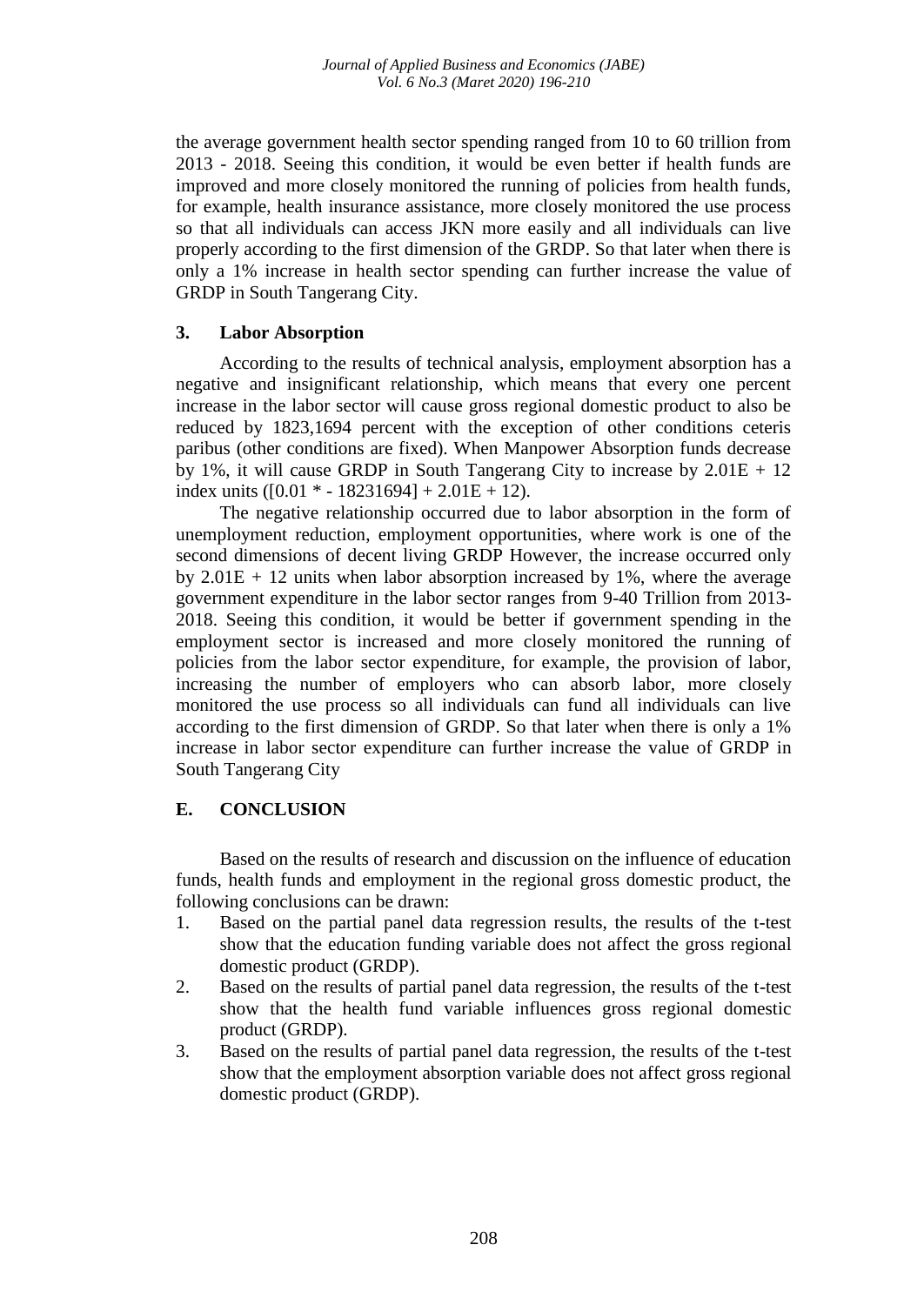4. Based on the results of simultaneous panel data regression, the results of the F test show that the three independent variables, namely education funds, health funds, and workforce absorption simultaneously affect the gross regional domestic product (GRDP).

#### **REFERENCES**

- Abdullah Syukriy dan Abdul Halim. "Study of Capital Expenditures in Local Government Budgets concerning Government Expenditures and Revenue Sources". Journal of Government Accounting vol. 2, No. 2, 2016.
- Agusmidah. "The Dynamics of Indonesian Labor Law. Medan USU Press. Medan, 2012.
- Case, E. Karl dan Fair, "Economic principles. Jakarta, Erlangga, 2015.
- Hanafie, Mahmud M. "Financial management". Fifth print. Yogyakarta: BPFE, 2012.
- Mangkoesoebroto, Guritno. "Public Economy", Third Edition, BPFE, Yogyakarta, 2012.
- Mankiw N, Gregory, dkk. "Introduction to Macro Economics". Jakarta: Salemba Empat, 2012.
- Mulyadi. "Cost accounting". STIE YKPN. Jakarta. 2012.
- Pohan. Quality Assurance of Health Services: Basics of Understanding and Application ". Jakarta: EGC Medical Book. 2016
- Samuelson and Nordhaus. "Macroeconomics". Jakarta: PT Media Global. 2012.
- Setiawan, Achmad Hendra. "Analysis of Manpower Absorption in the Sector of Small and Medium Enterprises (SMEs) in the City of Semarang". Research Journal - Vol.3, No.1, 2010. Pg. 39-47. 2016
- Suparmoko, M and Irawan. "Economic development". Sixth edition. Yogyakarta: BPFE, 2013.
- Simanjuntak, Timbul Hamonangan and Imam Mukhlis. "The Economic Dimension of Taxation in Economic Development". Bogor: Publisher Raih Asa Sukses, 2012.
- Sudjana. "Statistical Method". Jakarta: Rineka Cipta. 2017.
- Sugiyono "Qualitative Quantitative Research Methods and R&D". Bandung: Alfabeta. 2012.
- Sukirno. "Macroeconomics. Introduction Theory ". Third Edition. PT. Raja Grasindo Persada. Jakarta, 2016.